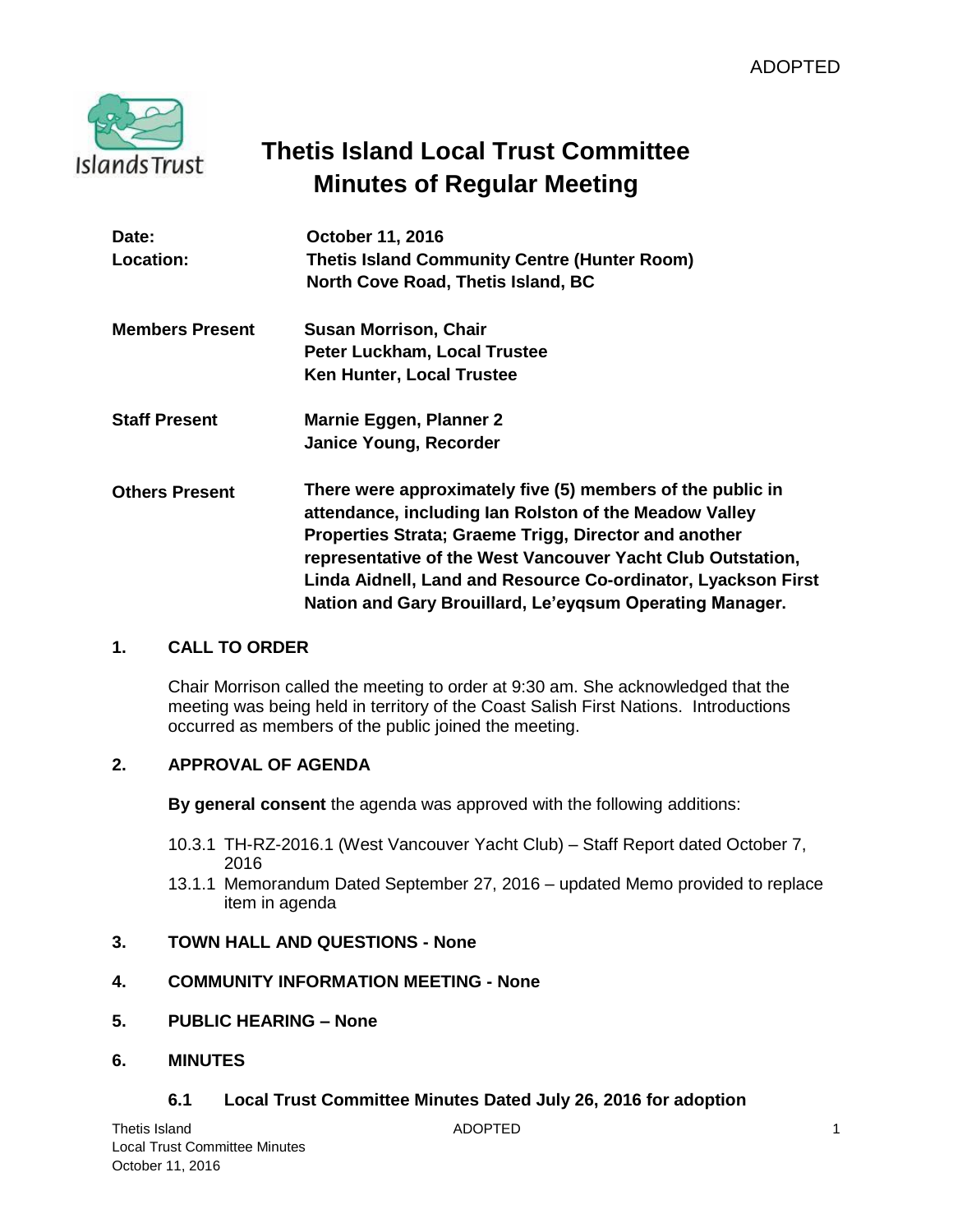**By general consent** the Local Trust Committee meeting minutes of July 26, 2016 were adopted.

- **6.2 Section 26 Resolutions-Without-Meeting - None**
- **6.3 Advisory Planning Commission Minutes – None**

#### **7. BUSINESS ARISING FROM MINUTES**

**7.1 Follow-up Action List Dated October 4, 2016**

The report was received.

#### **8. DELEGATIONS - None**

#### **9. CORRESPONDENCE - None**

## **10. APPLICATIONS AND REFERRALS**

#### **10.1 TH-RZ-2015.1 (Penelakut Seafoods Ltd.)**

Verbal Update was given by Planner Eggen. Staff is waiting to hear from the various agencies with regard to the navigational channel and future dredging.

#### **10.2 TH-RZ-2015.2 (Hardy Granite Quarries Ltd.)**

Deferred until November meeting.

#### **10.3 TH-RZ-2016.1 (West Vancouver Yacht Club)**

#### 10.3.1 Staff Report – Dated October 7, 2016

Planner Eggen presented a Staff Report dated October 7, 2016 regarding an application to rezone lands to permit breakwater improvements near Valdes Island.

Linda Aidnell, Land and Resource Co-ordinator, Lyackson First Nation was present and spoke to the application, and emphasized the need for a current and collaborative archaeological study and geomorphic assessment with a view to land, sea and the many species in all the seasons.

Gary Brouillard, Le'eyqsum Operating Manager was present and spoke to the application and expressed concerns of bilge pollution and also the impact of increased pedestrian and dog traffic on Kendrick Island.

Graeme Trigg, Director of the West Vancouver Yacht Club Outstation was also present and spoke to the application with emphasis that the proposal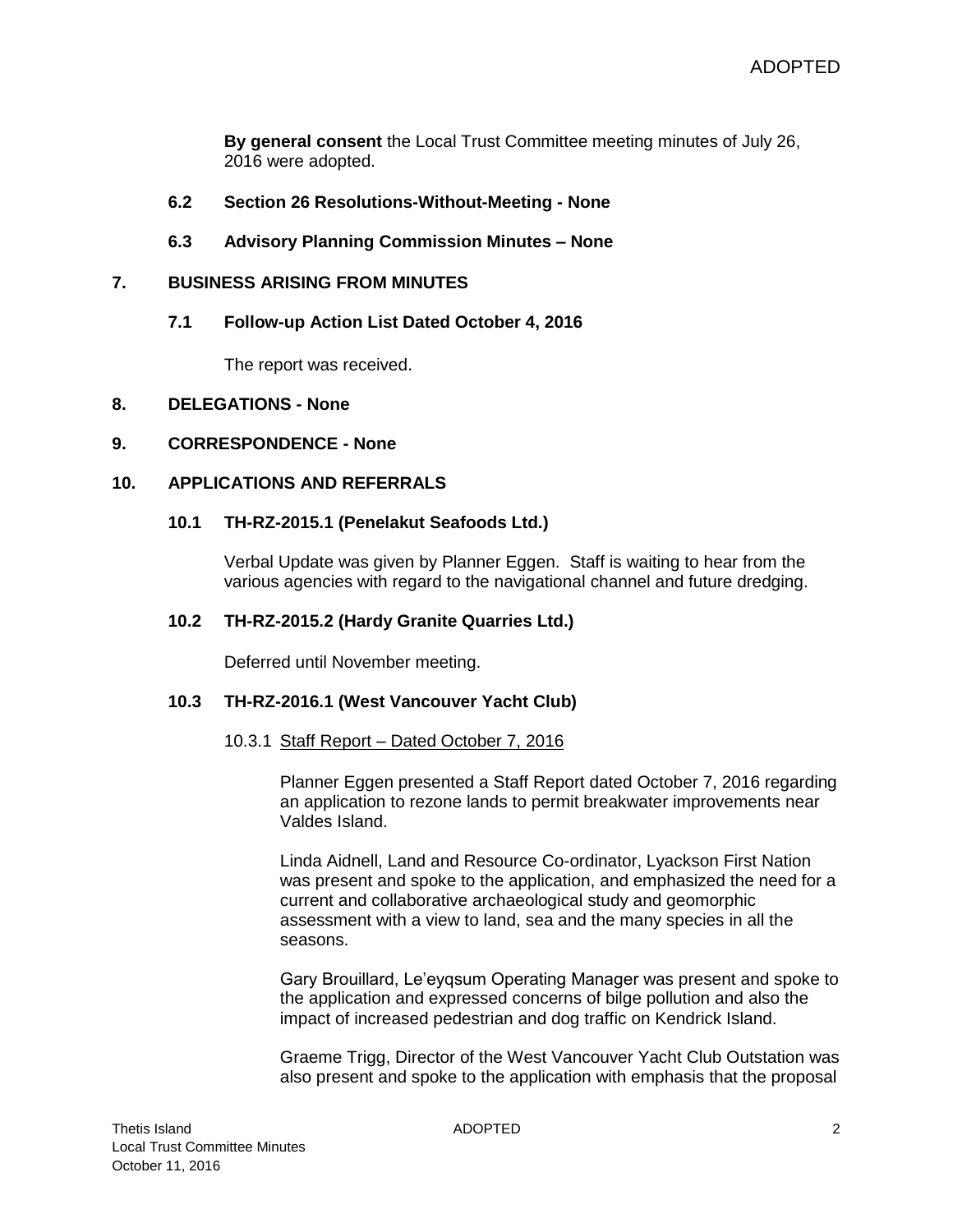is for a minimal breakwater construction to protect the existing docks in winter storms.

It was noted that all involved with this project are concerned about the broader impacts of the breakwater.

# **TH-2016-056 It was MOVED and SECONDED**

that the Thetis Island Local Trust Committee request that the applicant provide a detailed archaeological impact assessment report, prepared by a Qualified Archaeologist, selected in consultation with the Lyackson First Nation, who is a member in good standing with the BC Association of Professional Archaeologists, to assess the impact of the proposed breakwater on protected archeological materials and make recommendations to mitigate any anticipated impacts.

# **CARRIED**

# **TH-2016-057**

# **It was MOVED and SECONDED**

that the Thetis Island Local Trust Committee request that the applicant invite Lyackson First Nation to elect members to accompany the Qualified Archaeologist on any field investigations for the purpose of preparing the archaeological impact assessment.

## **CARRIED**

# **11. LOCAL TRUST COMMITTEE PROJECTS**

## **11.1 Riparian Areas Regulation**

Planner Eggen gave a verbal update that staff is reviewing the correspondence from Meadow Valley Properties Strata regarding Riparian Areas Regulation that was received at the previous LTC meeting and anticipates forwarding it to the Ministry in the near future.

# **11.2 Land Use Considerations for Clam Gardens**

## 11.2.1 Staff Report Dated September 30, 2016

Staff Report dated September 30, 2016 regarding land use consideration for clam gardens was received and reviewed; Trustees will send comments to Staff for review and further information.

# **12. REPORTS**

## **12.1 Work Program Reports**

12.1.1 Top Priorities Report Dated October 4, 2016

The report was received and discussion followed.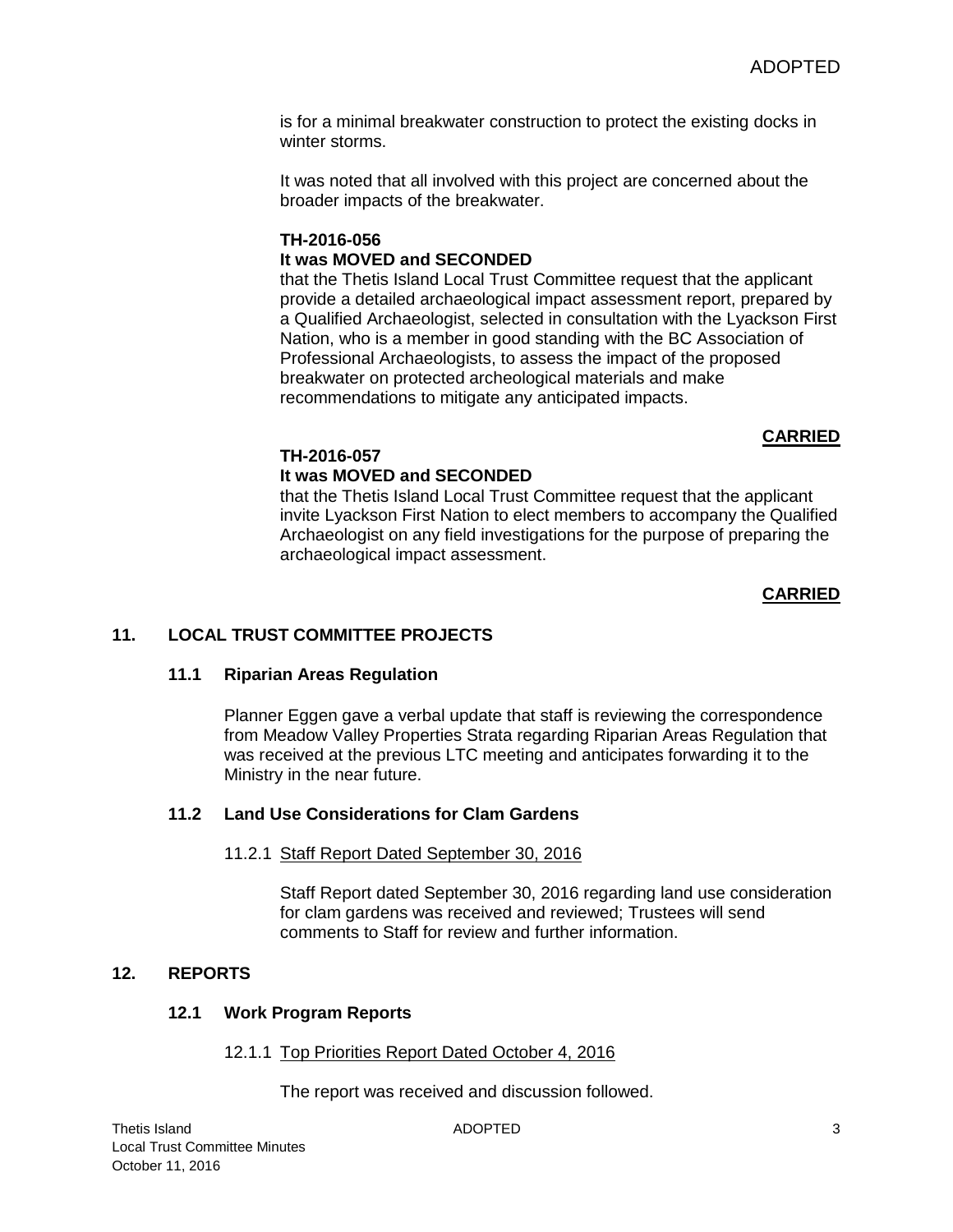## **TH-2016-058 It was MOVED and SECONDED**

that the Thetis Island Local Trust Committee rename Item #3 on the Top Priorities List be renamed to "Associated Islands OCP & LUB Amendments" and that under "Activity" include: clam gardens, private docks, geothermal loops and switchback fencing.

# **CARRIED**

## 12.1.2 Projects List Report Dated October 4, 2016

The report was received and discussion followed.

#### **TH-2016-059 It was MOVED and SECONDED**

that the Thetis Island Local Trust Committee delete item #7 on the Projects List dated May 24, 2016 "Follow up on comments from Lyackson First Nation", noting it is added to the Top Priorities List.

# **CARRIED**

Staff spoke to the issue of notification of potential change in use of a foreshore lease.

## **TH-2016-060**

## **It was MOVED and SECONDED**

that the Thetis Island Local Trust Committee request Staff to investigate options regarding species changes in Licence of Occupation and leases for Aquaculture and Mariculture, as discussed.

## **CARRIED**

## **12.2 Applications Report Dated October 4, 2016**

Received.

## **12.3 Trustee and Local Expense Report dated August, 2016**

Received.

## **12.4 Adopted Policies and Standing Resolutions - None**

## **12.5 Local Trust Committee Webpage**

Discussion of ways to promote community engagement and simple access to information including posting "Decision Highlights" and also the meeting agendas on the *Bulletin Board*.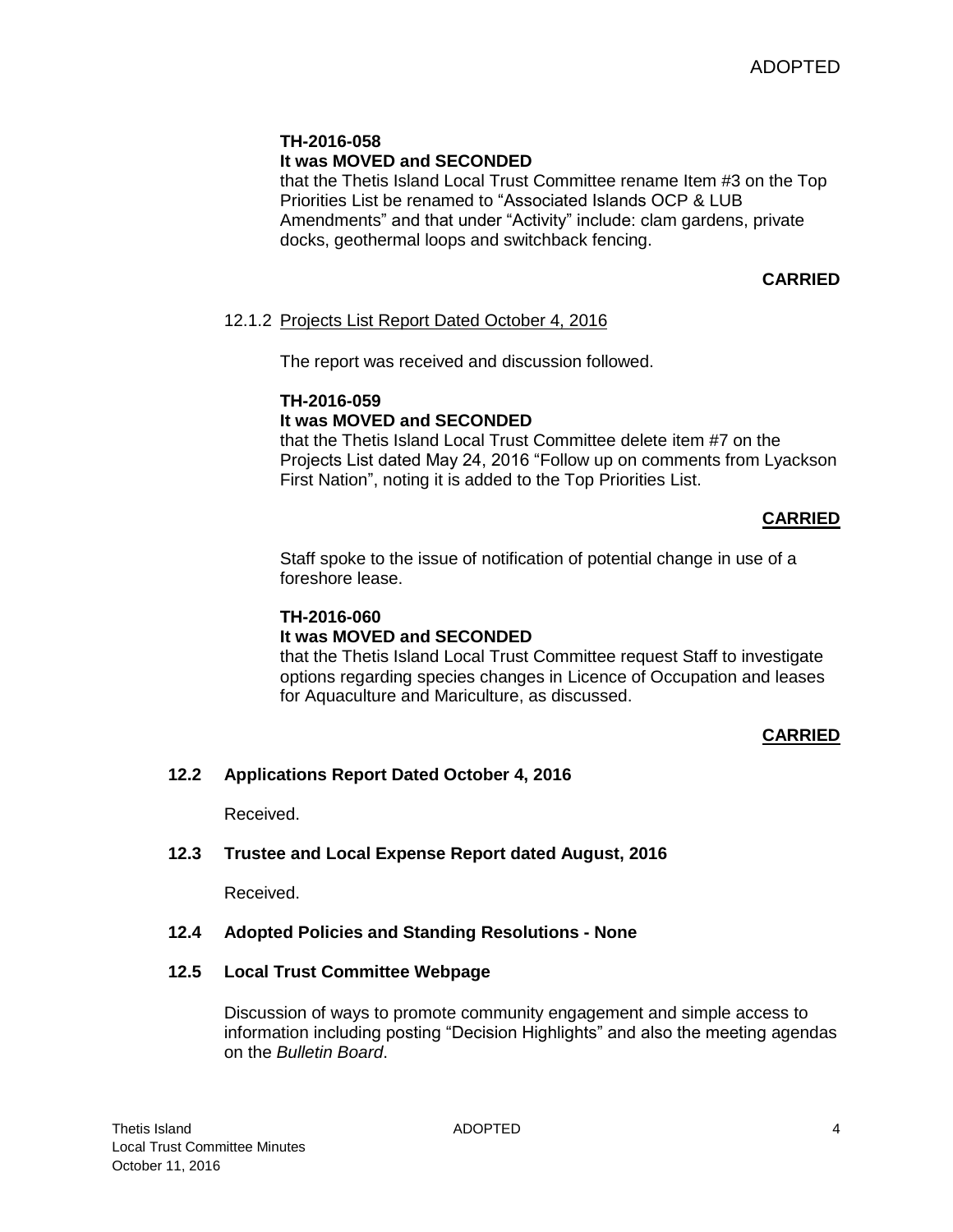# **12.6 Chair's Report**

Chair Morrison reported on the following:

- She recently attended the 2016 Union of British Columbia Municipalities Convention, September 26-30 at the Victoria Conference Centre;
- Executive Committee meeting by teleconference;
- Gambier Local Trust Committee meeting in West Vancouver and upcoming Ministry of Transportation meeting in Nanaimo and Howe Sound Community Forum.

# **12.7 Trustee Reports**

Trustee Luckham reported on the following:

- That on the local level, he and Andy Lamb posted Rockfish Conservation signs at the Community Dock and Boat Launch and that Highways is willing to post 49<sup>th</sup> Parallel points of interest signs on Thetis Island;
- That he attended the open house at "Camp Columbia" recently purchased with intention of conservation and open to adopting a First Nations name for the location.

Trustee Hunter reported on the following:

- He also attended the open house at "Camp Columbia"
- He went on to report that the Ferry Advisory Commission has released dates for the Thetis Island dock to be upgraded with no foreseeable service disruption;
- He noted that the Thetis and Penelakut Island communities will each receive a \$100,000 rebate for the successful new schedule, which successfully saved operating costs to BC Ferries well beyond their goal;
- His work continues to create a solution for the exposed gas lines near Telegraph Harbour Marina.

# **12.8 Electoral Area Director's Report – None**

# **12.9 Trust Fund Board Report Dated September, 2016**

Chair Morrison presented the report and noted the successful conservancy efforts on Thetis Island.

# **13. NEW BUSINESS**

# **13.1 2017 Local Trust Committee Meeting Dates (Proposed)**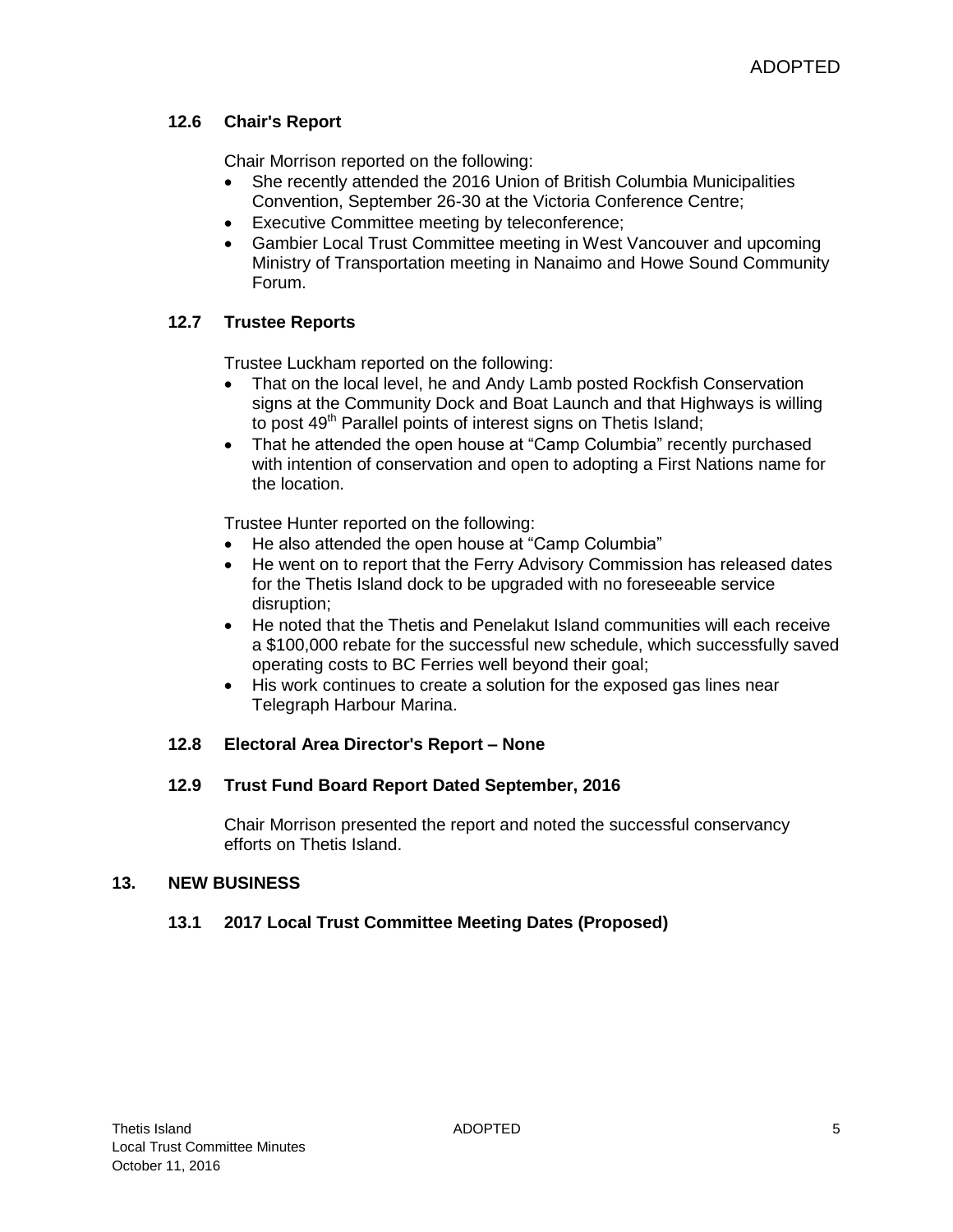## 13.1.1 Memorandum Dated September 27, 2016

## **TH-2016-061 It was MOVED and SECONDED**

that the Thetis Island Local Trust Committee schedule its regular business meetings for 2017 on the following dates: February 21, April 18, June 27, August 29, October 17 and December 12 at the Thetis Island Community Centre (Forbes Hall) beginning at 9:30am.

#### **CARRIED**

It was noted that the start time of the LTC meetings is 9:30 and not 9:15 as in the Staff Report.

#### 13.1.2 Request for Budget Amendment

#### **TH-2016-062 It was MOVED and SECONDED**

that the Thetis Island Local Trust Committee ask Staff to provide the Financial Planning Committee with a budget request amendment to include an amount for the Associated Islands Official Community Plan and Land Use Bylaw targeted review.

## **CARRIED**

#### **14. UPCOMING MEETINGS**

- **14.1 Next Regular Meeting Scheduled for Tuesday, November 29, 2016 at 9:30 am at the Thetis Island Community Centre (Forbes Hall), North Cove Road, Thetis Island, BC**
- **15. TOWN HALL - None**

#### **16. CLOSED MEETING**

**16.1 Motion to Close the Meeting**

#### **TH-2016-063**

#### **It was MOVED and SECONDED**

that the meeting be closed to the public in accordance with the Community Charter, Part 4, Division 3, s.90(1)(d) and (i) for the purpose of considering Adoption of In-Camera Meeting Minutes dated July 26, 2016 and Legal Advice and that the recorder and staff attend the meeting.

## **CARRIED**

The meeting was closed to the public at 11:10 a.m.